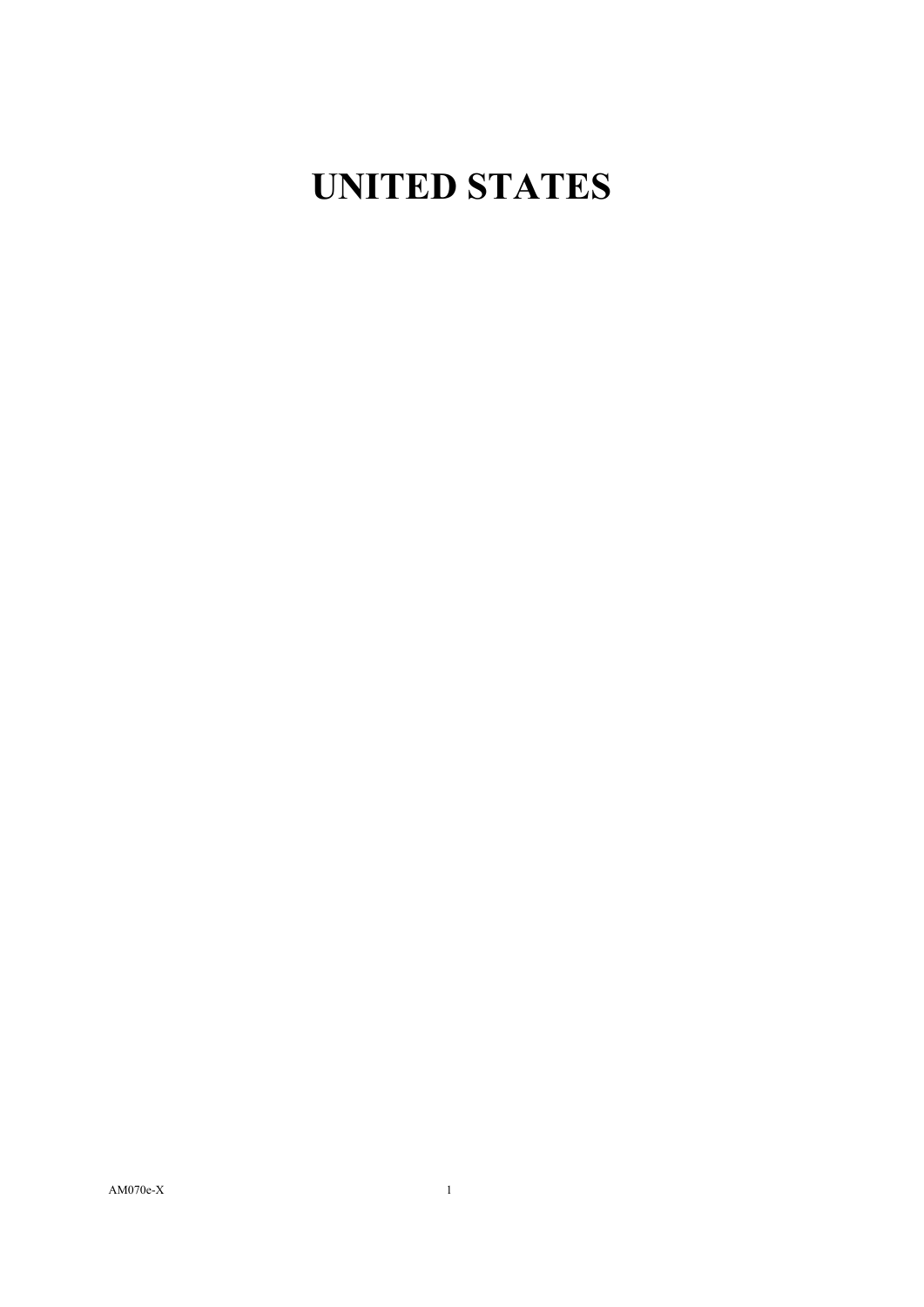## **Statement from Secretary Steven T. Mnuchin on the Annual Meetings of the European Bank for Reconstruction and Development**

WASHINGTON – *U.S. Treasury Secretary Steven T. Mnuchin, as the Governor for the United States of America, issued the following statement on the 2020 Annual Meetings of the European Bank for Reconstruction and Development:*

On behalf of the United States, I would like to thank the Management and Staff of the European Bank for Reconstruction and Development (EBRD) for their efforts to make it possible for the Board of Governors to meet and vote virtually and the substantial assistance the EBRD has provided to help countries and businesses large and small manage the significant economic effects of COVID-19. I would also like to thank Acting President Jürgen Rigterink for helping guide the EBRD through the leadership transition.

We meet at a time of great challenge for the global economy. The full economic impact of COVID-19 is still unknown. Countries that have made less progress in their transition to market economies, however, will likely bear much of the brunt of this economic crisis. These countries entered the crisis with smaller fiscal buffers, less favorable investment climates, and greater reliance on remittances. Small and medium-sized enterprises (SMEs) in sectors such as tourism will be hit hardest.

The only path to sustained recovery is for countries to pursue the principles that are at the core of the EBRD's mission—commitment to open markets, entrepreneurship, and multiparty democracy and pluralism. It is crucial for the EBRD's countries of operation, including Ukraine and Belarus, to avoid backsliding during this time. In Ukraine, EBRD advisory support is needed to promote meaningful economic and governance reforms, while in Belarus EBRD dialogue could help promote a legitimate democratic process.

Since its foundation, the EBRD has played a critical role in supporting Central and Eastern Europe through many challenges, including emerging from Communism, conflict in the Western Balkans, EU accession, and the Global Financial Crisis. As EBRD expanded to the Mediterranean, it has carved out an important role in promoting private sector reforms. The United States remains strongly committed to the EBRD and has most recently supported the EBRD's programs to advance SME development across the region and governance reform in Ukraine by providing supplemental bilateral resources through multi-donor grant funds. We fully recognize the important alternatives the EBRD offers to the debt trap diplomacy and authoritarian, mercantilist policies of malign actors that seek to expand their influence over the EBRD's countries of operations.

This backdrop highlights the importance of the Bank's Strategic and Capital Framework for 2021-2025. The Framework must strike the right balance of addressing near-term challenges while also maintaining a focus on the Bank's core transition mandates. As the world recovers from this pandemic over the medium term, the EBRD's specialized knowledge of private sector development will be crucial to rapid restoration of economic growth and job creation,